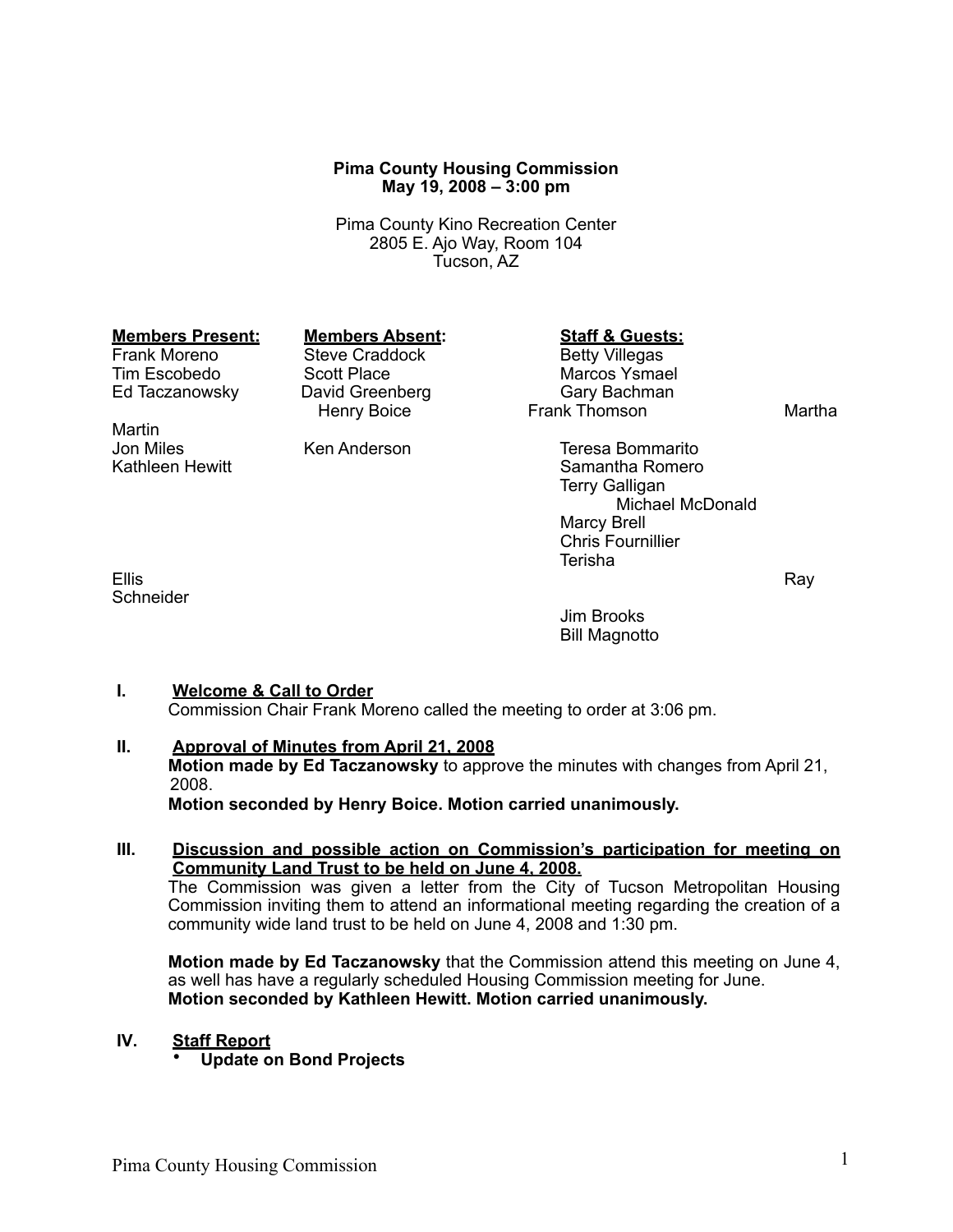**o Discussion and possible action on contract amendment to extend term for the following bond projects: West Ochoa, Copper Vista II, Iowa Project, and Sylvester Drive.** 

Pima County staff Marcos Ysmael explained that four bond projects were up for contract renewal, but renewing the contracts would extend the projects, and in some cases, extend the completion deadlines. Marcos Ysmael explained that due to the substantial change policy, the Commission needed to decide whether or not to amend the contracts to extend the term for the projects.

**Motion made by Ed Taczanowsky** to approve contract amendments for West Ochoa, Copper Vista II, Iowa Project, and Sylvester Drive. **Motion seconded by Jon Miles. Motion carried unanimously.**

# • **Manufactured/Affordable Housing Strategies meeting update**

Pima County staff Betty Villegas informed the Commission that the Manufactured/ Affordable Housing Strategies Committee have continued to meet and are working on a final document that will be presented to the Commission.

• **Presentation and discussion on staff analysis for both current and proposed Bond projects.**

Pima County staff Gary Bachman presented to the Commission an analysis prepared by staff showing the potential Affordable Housing Bond Projects. Staff estimates show a possible \$13,548,000 in bond funds potentially being requested, with only \$5,365,000 remaining in 2004 Bond Funds.

Commissioner Taczanowsky commented that after seeing the analysis from staff, he no longer sees the need for the proposal made to allocate half of the remaining bond funds for the purchase of foreclosed and builder inventory homes. No action taken on this issue.

# **IV. Subcommittee Reports**

- **Identifying Solutions to Zoning and Other Barriers to Affordable Housing** No report at this time.
- **Identifying Other Revenue Streams of Housing Trust Fund** No report at this time.
- **Marketing Strategies for Bond Program** No report at this time.

# **V. Meeting as Affordable Housing Bond Subcommittee**

• **2008 Housing Bond presentation and status** There will be no 2008 Bond Election.

#### **VI. Announcements**

Pima County staff Betty Villegas announced that on June 26 from 10:00 am – 1:00 pm at the Sam Lena South Tucson Library there a regional workshop on sustainability presented by Brad Lancaster.